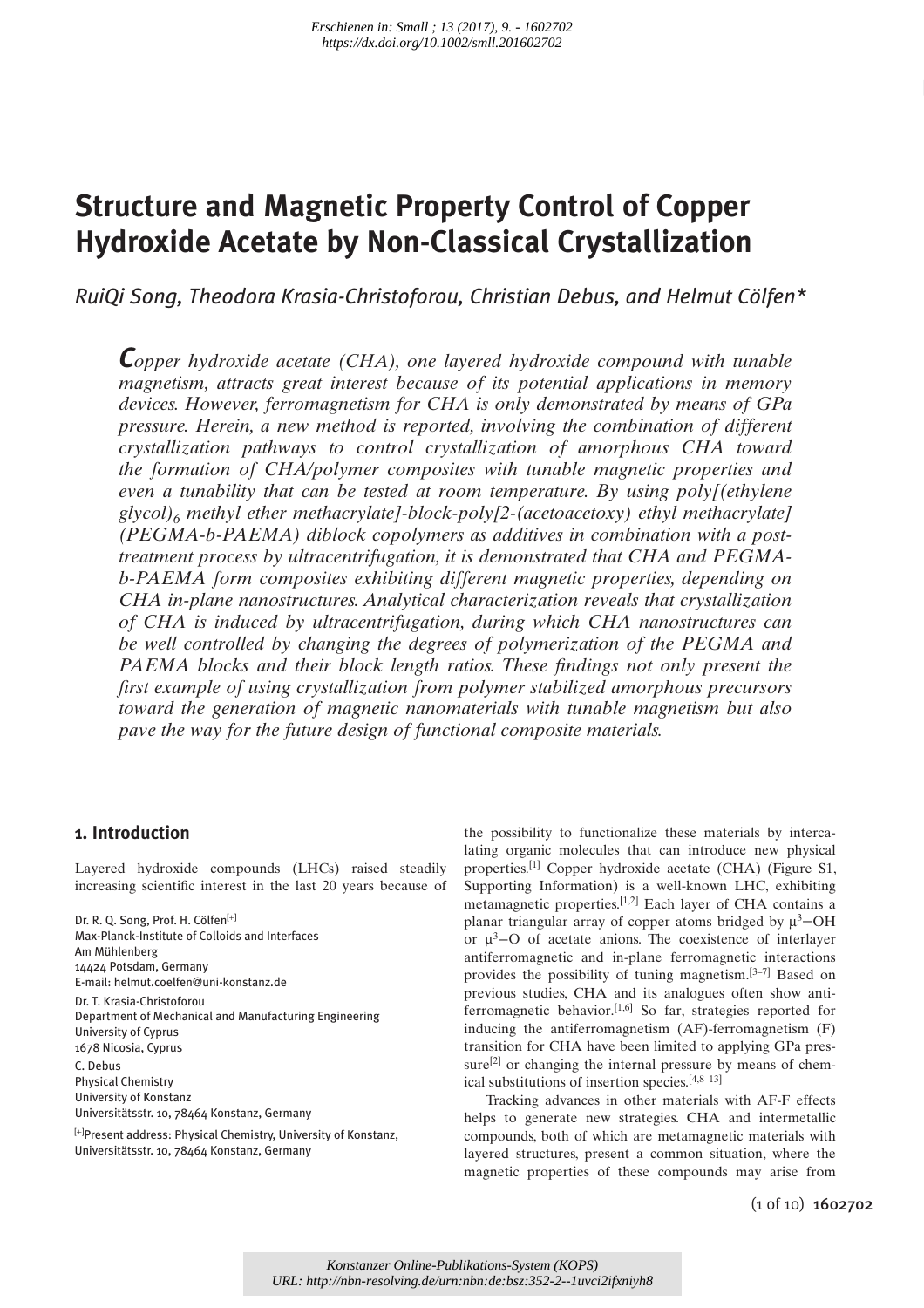new types of spin coupling that has the ability to generate magnetic transitions. Studies on temperature or field-induced AF-F phase transition of intermetallic compounds suggest that the magnitude of the interlayer interaction strongly depends on the 3d transition metal atom distance.<sup>[14,15]</sup> We hypothesized that an AF-F transition could arise from crystallization toward the formation of CHA crystals with particle-based structures.

Testing our hypothesis is difficult. Several important obstacles need to be overcome to achieve a desired control over crystallization. First, the synthesis of amorphous CHA materials, especially when using nanoparticles as building blocks, has remained unknown. In contrast, crystallization kinetics places an energetic restriction on the formation of CHA amorphous materials since the precipitation of CHA crystallized compounds is extremely fast.[3,4,8–13] Second, the transformation of amorphous CHA to crystallized products excluding any CHA oxidation effect is required. Thus, the synthesis of nanoparticle-based CHA compounds remains to be demonstrated, though CHA materials have been known for a long time.

To validate our hypothesis, we relied on using amphiphilic block copolymers (ABCs) as additives in combination with ultracentrifugation to exert control over crystallization of carbonate-incorporated copper hydroxide acetate (CICHA). Our goal is to combine different crystallization pathways that can be utilized to organize amorphous nanoparticles into nanosized precursors and transform the amorphous precursors to crystallized materials with nanoparticle-based structures. The use of ABCs is based on the effective role of polymeric additives in stabilizing amorphous precursors, forming micelles that can be used as reactors for crystallization to occur in confinement.<sup>[16]</sup> Crystallinity-dependent spin crossover properties were found for iron complex nanoparticles formed in polystyrene-*b*-poly(4-vinylprididine) ABC micelles.[17] The reason for our selection of three ABCs that belong to one specific family will be provided later. Our consideration of applying ultracentrifugation is to induce crystallization at room temperature without destroying the amorphous precursors that contain ABCs in order to expand the opportunity to make use of ABCs when designing control strategies for crystallization processes. No studies have so far been conducted on magnetic property control via combined crystallization pathways enabling the transformation of polymer stabilized amorphous precursors to crystallized products at room temperature. Although the formation of transitional amorphous precursor phases is involved in the early stage of sol-gel processing of  $BiFeO<sub>3</sub>$  (BFO) materials with AF-F transition, these sol-gel processes are typically polycondensation reactions followed by annealing to promote crystallization, which results in the formation of non-uniform micro-sized particle agglomerates that are different from our intended product morphology. More importantly, the occurrence of an AF-F transition for sol-gel method derived BFO materials was demonstrated based on rare earth doping induced lattice distortion[18] or BFO crystal phase transition that can be caused by substrate induced strain effects.[19] These mechanisms make our study different from prior studies on sol-gel processing for magnetic transition. Similarly, no previous studies have yet been conducted on using centrifugation to induce crystallization of magnetic materials. A few existing studies on using centrifugation have shown the important effect of centrifugation on bringing particles into close proximity.[20–23] In comparison with these studies, crystallization herein is based on using amorphous precursors composed of nanoparticles, ABC additives,<sup>[23]</sup> and using centrifugation to induce parallel arrangements or fusion of nanoparticles, which would induce synergistic effects on changing magnetic properties.

## **2. Results and Discussion**

#### **2.1. Strategy Overview**

In order to exert control over structure and magnetic behavior of CICHA, we used poly $[(\text{ethylene glycol})_6 \text{ methyl}$ ether methacrylate]-*block*-poly[2-(acetoacetoxy) ethyl methacrylate] (PEGMA-*b*-PAEMA) ABCs (Table S1, Supporting Information) as additives.[24] Due to the hydrophobic PAEMA and the hydrophilic PEGMA blocks, micelles are generated in water that can provide access to crystallization in confinement. The PEGMA and PAEMA block lengths provide a means for controlling the micellar structure and composition. Another reason for choosing PEGMA-*b*-PAEMA as additives was to use the  $β$ -ketoester segments and the PEG chains existing in PAEMA and PEGMA blocks, respectively. While the β-ketoester segments can coordinate with copper cations,<sup>[25]</sup> hydrogen bonding occurring between copper hydroxyl units and PEG can afford an additional advantage beyond micellization in exerting control over product structures. These advantages not previously reported include providing templates for confinement, stabilization of amorphous nanoparticles, inhibiting crystallization, and selfassembly of amorphous nanoparticle/ABC composites.

A scheme of the experimental process is provided in **Figure 1**. Three steps can be distinguished in the case of polymer-controlled crystallization: The first step involves the micellization of PEGMA-*b*-PAEMA (Step 1). The second step allows the formation of CICHA nanoparticles and the self-assembly of CICHA nanoparticles and PEGMA-*b*-PAEMA additives into amorphous nanobelts (Step 2) upon diffusion of carbon dioxide and ammonia into an aqueous solution of copper acetate and PEGMA-*b*-PAEMA. The third step consists of ultracentrifugation-induced crystallization of CICHA (Step 3). As demonstrated below, in the absence of PEGMA-*b*-PAEMA, CICHA amorphous nanoparticles fuse into crystalline nanobelts forming lamellar structures. When the PEGMA block length is shorter (PEGMA $_{97}$ -b- $PAEMA_{18}$ ) nanoparticles also fuse together, resulting in the formation of a lamellar structure with condensed inorganic sheets (c1). In the case of the  $PEGMA_{07}$ -*b*-PAEMA<sub>46</sub>, a similar situation is observed due to the presence of a larger amount of PAEMA blocks that favorably coordinate copper ions. Upon increasing the DP of the PEGMA block, from 97 to 292, while retaining a lower ratio of PEGMA to PAEMA (97:12), the generation of larger micelles with a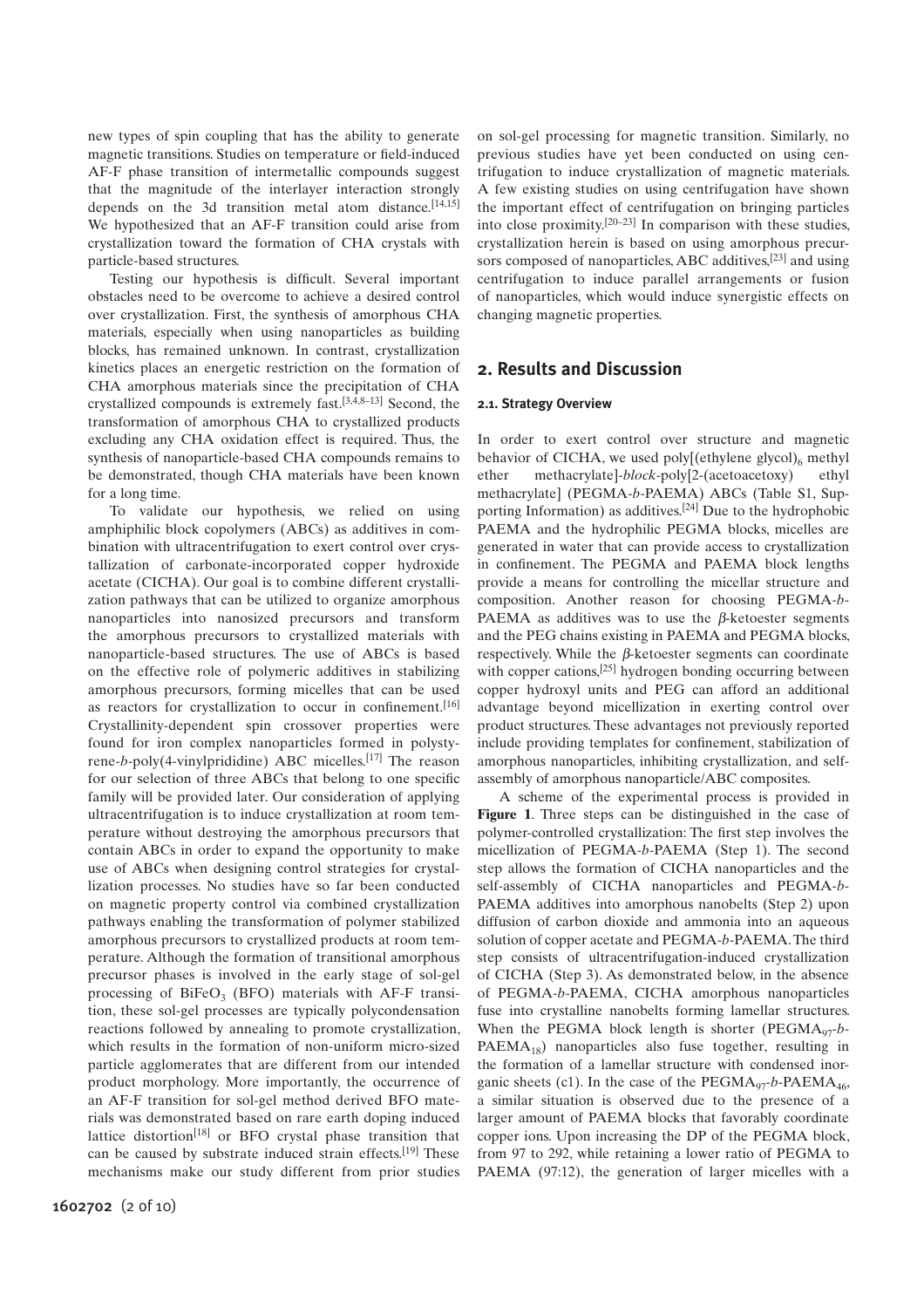

Figure 1. A) Schematic illustration of the process toward structure control over CICHA composite products by an ultracentrifugation induced crystallization of amorphous CICHA that are stabilized by PEGMA*x*-*b*-PAEMA*y* polymeric additives. B,C) TEM image of composite materials showing a switch of structural features of CICHA from condensed lamellae (CICHA/PEGMA<sub>97</sub>-b-PAEMA<sub>46</sub> and CICHA/PEGMA<sub>97</sub>-b-PAEMA<sub>18</sub>) to ordered nanoparticles (CICHA/PEGMA<sub>292</sub>-b-PAEMA<sub>36</sub>).

much thicker shell enables a parallel arrangement of nanoparticles as a result of the inhibited fusion between individual particles (c2). Once identified, the difference in structures of CICHA will provide an opportunity to manipulate the magnetic properties of CICHA/polymer composites.

#### **2.2. Synthesis and Characterization of the Control Sample**

Nanosheets with micrometer-sized non-uniform length and width of 100–200 nm (Figure S2B,C-a, Supporting Information) were obtained when no polymeric additive was added. It is difficult to measure the thickness of these nanosheets because of their dense packing fashion. A lamellar structure, as evidenced by X-ray diffraction (XRD) (Figure S2A, Supporting Information), can be seen from the arrow-labeled areas of CICHA nanosheets (Figure S2C-c, Supporting Information). The XRD (Figure 4A) and selected area electron diffraction (SAED) patterns (inset of Figure S2C-d, Supporting Information), revealed the formation of a crystallized product. Interestingly, the incorporation of carbonate increases the  $d_{001}$  spacing from 0.93 nm for the pristine CHA[4] to 1.58 nm for the resulting CICHA. Fourier Transform Infrared Spectroscopy (FT-IR) identified

the presence of carbonate, acetate, hydroxyl, methyl groups, and water (Figure S3, Table S2, Supporting Information). CICHA nanosheets with (001) planes parallel to the substrate surface were also characterized. As evidenced by transmission electron microscopy (TEM) images (Figure S2C-a,b, Supporting Information), tip areas comprised of randomly oriented nanoparticles were observed for some of these nanosheets. Estimation using the Scherrer equation gives the average crystallite size of 12 nm (Table S3, Supporting Information).

#### **2.3. Copper-Incorporated Micellization of PEGMA-***b***-PAEMA**

Atomic force microscopy (AFM) measurements allow for the direct comparison between PEGMA-*b*-PAEMA micelles and copper-incorporated analogues. **Figure 2** shows a typical AFM image for PEGMA<sub>97</sub>-b-PAEMA<sub>46</sub> micelles (images A and B in Figure 2) with a uniform diameter around 40 nm (Figure S4A, Supporting Information) generated in aqueous solution. This value is comparable to the hydrodynamic diameter of 45 nm obtained by dynamic light scattering (DLS) (Table S1, Supporting Information). Copper ion-loaded  $PEGMA_{97}$ -*b*-PAEMA<sub>46</sub> micelles, which are formed in the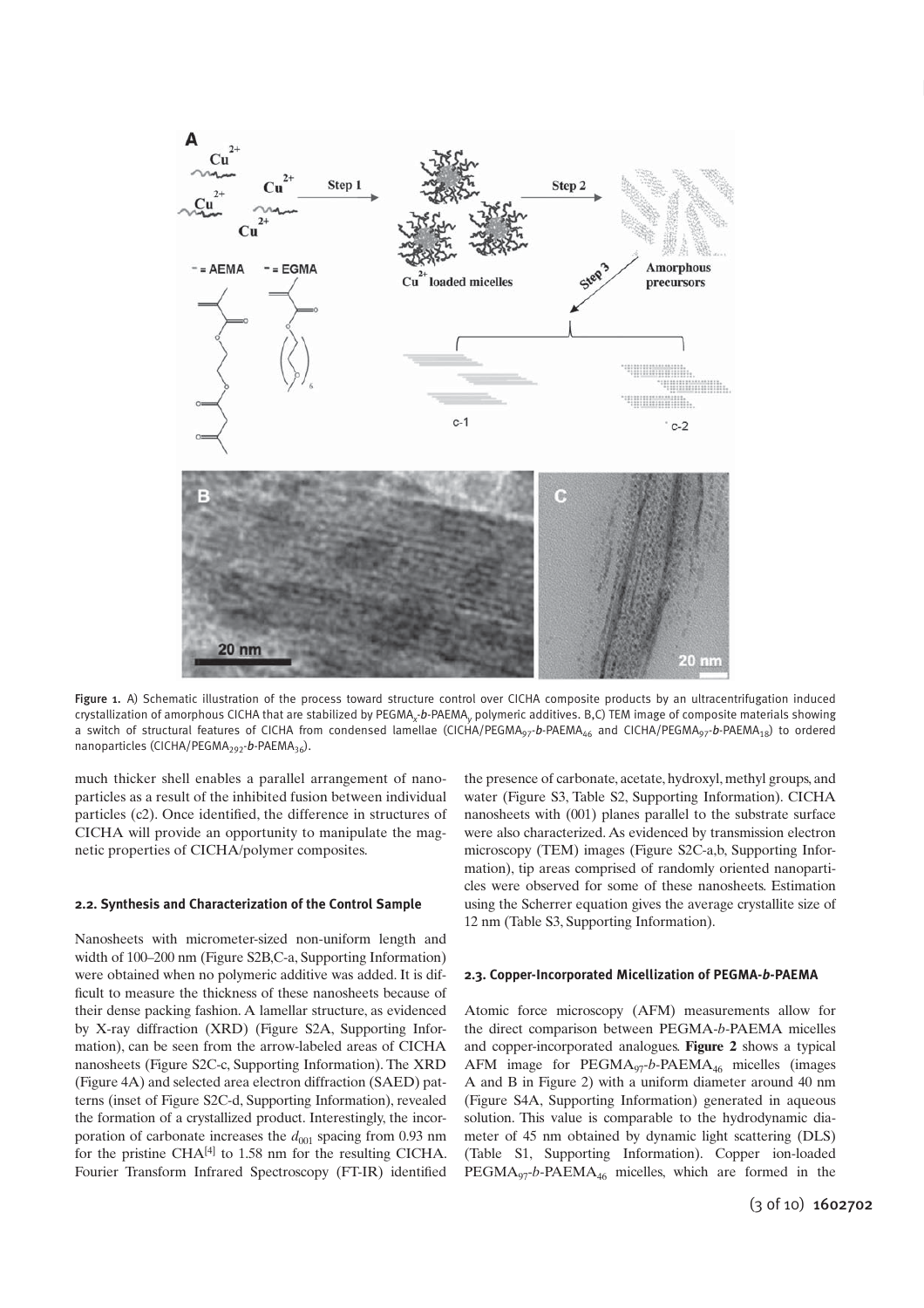

Figure 2. AFM images of micelles. PEGMA<sub>97</sub>-b-PAEMA<sub>46</sub> micelles formed in water: A) height image and B) phase image. Micelles formed in copper acetate/PEGMA<sub>97</sub>-b-PAEMA<sub>46</sub> aqueous solution: C) height image and D) phase image. Scan size:  $1 \times 1$   $\mu$ m (A,B);  $1.3 \times 1.3$   $\mu$ m (C,D). The height profiles in (A) and (C) are given in Figure S4 (Supporting Information).

aqueous copper acetate solution, are larger in size (images C and D in Figure 2) with a diameter of 45–47 nm (Figure S4B, Supporting Information). Moreover, AFM phase images reveal compositional differences between the two micelle types. The bi-phased topography of core–shell like structures with a typical layer thickness of about 8–9 nm (image D in Figure 2) indicates that the incorporation of copper ions in  $PEGMA_{97}$ -*b*- $PAEMA<sub>46</sub>$  micelles takes place over the whole core–shell interface area of the micelles. In contrast, the copper-free micelles (image B in Figure 2 and images C and D in Figure S4, Supporting Information) show a monophase topography image.

The incorporation of copper ions into the polymer phase implies that the PEGMA-*b*-PAEMA micelles play a chemically specific role in the self-assembly of CICHA nanoparticles. Another significant difference can be found by comparing images B and D in Figure 2. Whereas the copper-free micelles are homogeneously dispersed, the copper ion-loaded micelles show a tendency to connect with each other, possibly due to hydrogen bonding between the copper hydroxyl units and the PEG chains of the PEGMA blocks. Formation of micellar aggregates with the size distribution centered at a few hundred nm was detected by DLS.

#### **2.4. Formation and Assembly of Amorphous Nanoparticles**

A TEM image of the precursor obtained in the presence of  $PEGMA_{97}$ - $b$ -PAEMA<sub>18</sub> is shown in **Figure** 3A. Spherical structures with 30 nm in diameter composed of nanoparticles with an average diameter of 0.5–3 nm are formed from  $PEGMA_{97}$ -*b*-PAEMA<sub>18</sub> and Cu<sup>2+</sup> upon gas diffusion over 12 h. In the PEGMA $b$ -PAEMA/Cu<sup>2+</sup> system, the coordination of Cu2<sup>+</sup> with the PAEMA blocks and their hydrophobicity play an important role in the formation of micelles. The addition of PEGMA-*b*-PAEMA results in the formation of copper ion-loaded micelles acting as nanoreactors for the uptake of other reactants and ensuing formation of amorphous CICHA nanoparticles under confinement.[26] The location and size of the nanoparticle clusters suggest that they were formed under the confinement of micelles.

Nanobelts with 50–300 nm in width, 10–20 nm in thickness, and up to a few micrometers in length (Figure 3B,E,F) were obtained in all cases using PEGMA*b*-PAEMA as additives after 3 days. The formation of the amorphous CICHA was evidenced by the XRD patterns for these intermediates as shown in Figure S7 (Supporting Information) and the scattered SAED patterns for individual nanobelts provided in the inset of Figure 3C. The low angle peaks in the XRD profiles of these CICHA/PEGMA-*b*-PAEMA samples provide a direct evidence for deter-

mining the formation of bi-lamellar structures as labeled in Figure S7 (Supporting Information), while no high intensity peaks except a broad peak centered at 2θ of 21° can be identified for the XRD profiles. This result is remarkably different from the control sample for which the formation of a polycrystalline CICHA was detected after an equal period of reaction time, demonstrating that PEGMA-*b*-PAEMA works effectively as an inhibitor that can prevent amorphous CICHA materials from transforming into their crystallographic phases.

Moreover, the disassembly of CICHA/PEGMA-*b*-PAEMA nanobelts was realized by dispersing the nanobelts in 1-methyl-2 pyrrolidinone (MPD). The nanoparticle-based structural characteristics of nanobelts (Figure 3D and Figure S5C,D, Supporting Information) were evidenced by TEM images of individual nanobelts, suggesting a nanoparticle-based growth mechanism for CICHA/PEGMA-*b*-PAEMA nanobelts. The presence of the polymeric additive, the small grain size, and their amorphous nature make the observation of nanoparticles in this sample not comparable to the clear observation of nanoparticles in the tip areas of some nanosheets for the control sample, which are polycrystalline. The intermediate polarity of MPD enables the dissolution of both PEGMA and PAEMA blocks. Rather than a simple dissolution of organic regions,  $[27,28]$  the disassembly in the presented case involves breaking the connectivity between nanoparticles in 2D assemblies. In line with 2D nanoparticle assemblies being disintegrated (Figure S5, Supporting Information), large nanoparticles formed (B and D in Figure S5, Supporting Information) by Ostwald ripening. Some nanobelts even started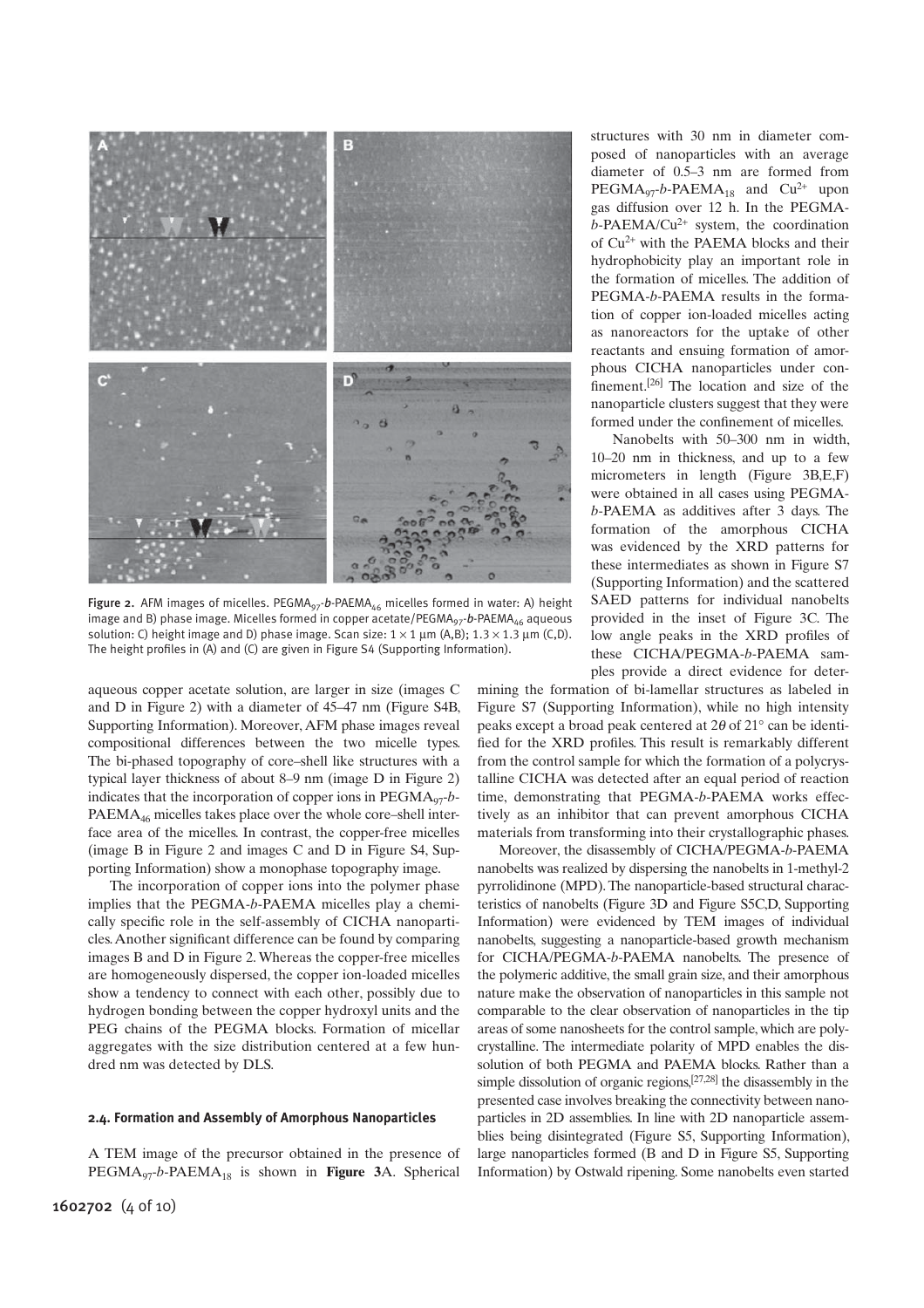

Figure 3. Electron microscopy images of colloidal precursors and 2D assemblies of amorphous CICHA nanoparticles: A) TEM image taken from the ultramicrotomed slices of the colloidal precursor obtained in the presence of PEGMA<sub>97</sub>-b-PAEMA<sub>18</sub> upon gas diffusion after 12 h. B) SEM image and C,D) TEM images of CICHA nanoparticle belts obtained in the presence of PEGMA<sub>97</sub>-b-PAEMA<sub>18</sub>. SEM image of amorphous belts obtained in the presence of E) PEGMA<sub>292</sub>-b-PAEMA<sub>36</sub> and F) PEGMA<sub>97</sub>-b-PAEMA<sub>46</sub>.

coiling due to frustration (A in Figure S5, Supporting Information). It is interesting to note that amorphous CICHA/PEGMA*b*-PAEMA nanobelts can also be used as precursor to directly synthesize CuO mesocrystals in a hydrothermal reaction, which demonstrates the versatility of these block copolymers as additives for the generation of copper-based nanoparticle superstructures (Figure S6, Supporting Information).

#### **2.5. Ultracentrifugation-Induced Crystallization**

To obtain crystallized CICHA products from these amorphous nanobelts, we performed a post-synthesis treatment by ultracentrifugation. Ultracentrifugationinduced crystallization was confirmed by XRD (**Figure 4**A). The XRD profiles of all products obtained after ultracentrifugation (Figure 4A and the top profile in Figure S7, Supporting Information) show one identical feature with high intensity diffraction peaks in the high angle range, as compared to the XRD profiles of those before crystallization, which has a broad peak centered at 2θ of ≈21° without any other high intensity peaks at  $2\theta > 20^{\circ}$  (Figure S7 bottom, Supporting Information).

Crystallization is caused by sedimentation with subsequent aggregation of nanoparticles as a result of the pressure exerted on the aggregates.<sup>[20,21,29,30]</sup> Specifically, we would like to note that ultracentrifugation-generated pressure is over 2–3 orders of magnitude lower than the hydrostatic pressure that was used for reported AF-F or F-AF transitions.[2,31–34]

Crystallite sizes of CICHA in CICHA/ PEGMA-PAEMA composite samples were also evaluated. As shown in Table S3 (Supporting Information), crystallization results in smaller crystallite sizes than the control sample. Regardless of the PEGMA:PAEMA block length ratio, the CICHA products possess sharp reflections in the range of low angles with two  $d_{001}$  distances as previously observed in other layered compounds.[35,36] The maximum peak at  $2\theta = 5.5^{\circ}$  varies slightly upon changing polymer composition. The incorporation of carbonate and inescapable water induces a significant enhancement of the basal spacing from 0.93 nm for CHA<sup>[3,4,10,13]</sup> to 1.59–1.61 nm for PEGMA-*b*-PAEMA-derived CICHA products. Presumably, carbonate ions and water molecules are bound to the OH groups of the main layers through hydrogen bonds and occupy the space between the layers. In addition, the rotation of interlayer water molecules and

carbonate ions gave rise to a different orientation of these intercalates with a shorter basal spacing as observed from the peak at  $2\theta = 7.5^{\circ}$  (Figure 4A).

While ultra-long nanobelts were obtained after ultracentrifugation in the presence of  $PEGMA_{97}$ -b-PAEMA<sub>18</sub> or PEGMA<sub>292</sub>-b-PAEMA<sub>36</sub> (Figure 4B,C, respectively), nanosheets with lengths up to several μm and widths of 50–300 nm were obtained by using  $PEGMA_{97}$ - $b$ -PAEMA<sub>46</sub> (Figure 4D). Thermogravimetric analysis (TGA) (Figure S8, Supporting Information) shows weight loss with exothermic peaks at 300–550 °C indicating the presence of PEGMA*b*-PAEMA because the PAEMA degradation process is highly exothermic.[37] These data demonstrate that the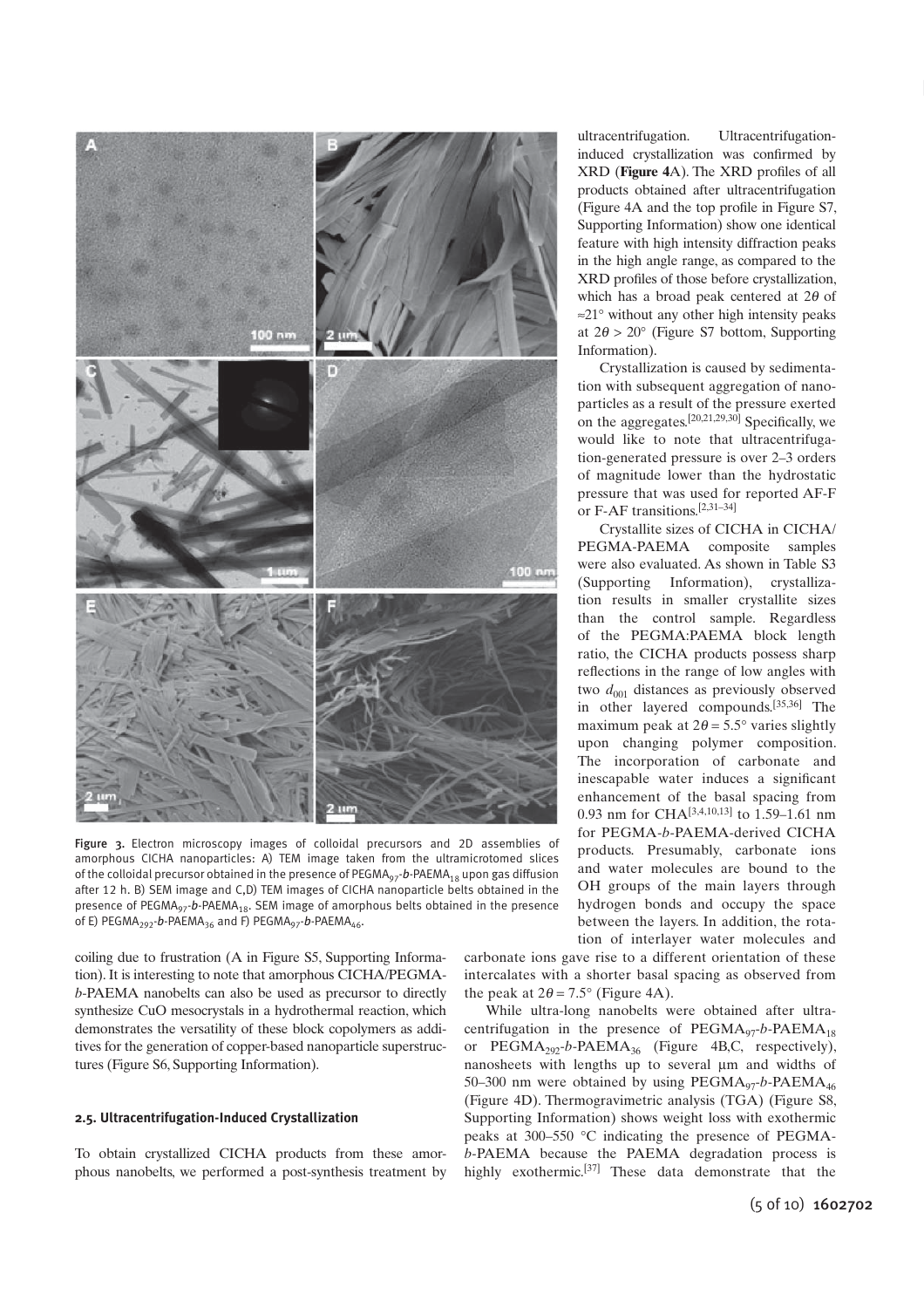

Figure 4. A) XRD patterns, B–D) SEM images, and E,F) TEM images of crystallized products. The images in (B) and (E) correspond to the CICHA sample obtained in the presence of PEGMA<sub>292</sub>-b-PAEMA<sub>36</sub>. Areas in black boxes are highlighted in (E) to reveal the visibility of a lamellar structure formed by nanoparticle ordering. The images in (C) and (F) correspond to the CICHA sample obtained in the presence of PEGMA<sub>97</sub>-b-PAEMA<sub>18</sub>. The images in (D) correspond to the CICHA sample obtained in the presence of PEGMA<sub>97</sub>-b-PAEMA<sub>46</sub>. The insets in (F) show the images taken at high magnification.

transformation from amorphous to crystallized CICHA nanobelts results in polymer inclusion. The polymer content is comparatively high (40%) when  $PEGMA_{97}$ -b-PAEMA<sub>46</sub> was used as an additive compared to 30%–35% for the two other block copolymers. The high loading level of PEGMA*b*-PAEMA is probably related to the formation of flexible nanobelts and nanosheets that are superlong, as compared to the control sample comprised of rigid nanosheets with nonuniform lengths. The SAED patterns taken for CICHA/ PEGMA-*b*-PAEMA are too weak to provide information that is useful to further characterize these samples due to the same reason. Granules adhering on the surface of CICHA/PEGMA<sub>97</sub>-b-PAEMA<sub>46</sub> nanosheets were observed (Figure 4D). Phase separation is a possible reason for the formation of these granules that were observed to have poor contrast under TEM. FT-IR spectra of these CICHA products obtained in the presence of PEGMA-*b*-PAEMA show the C=O stretching vibration at 1729 cm<sup>-1</sup> due to the presence of polymer residues (Figure S3, Supporting Information).

To gain further insights into the influence of PEGMA*b*-PAEMA with varied block ratios, we used TEM to characterize the samples obtained after ultracentrifugation (Figure 4E,F). Parallel arrangements of nanoparticles consisting of primary nanoparticles, of  $\approx$ 5 nm in size, were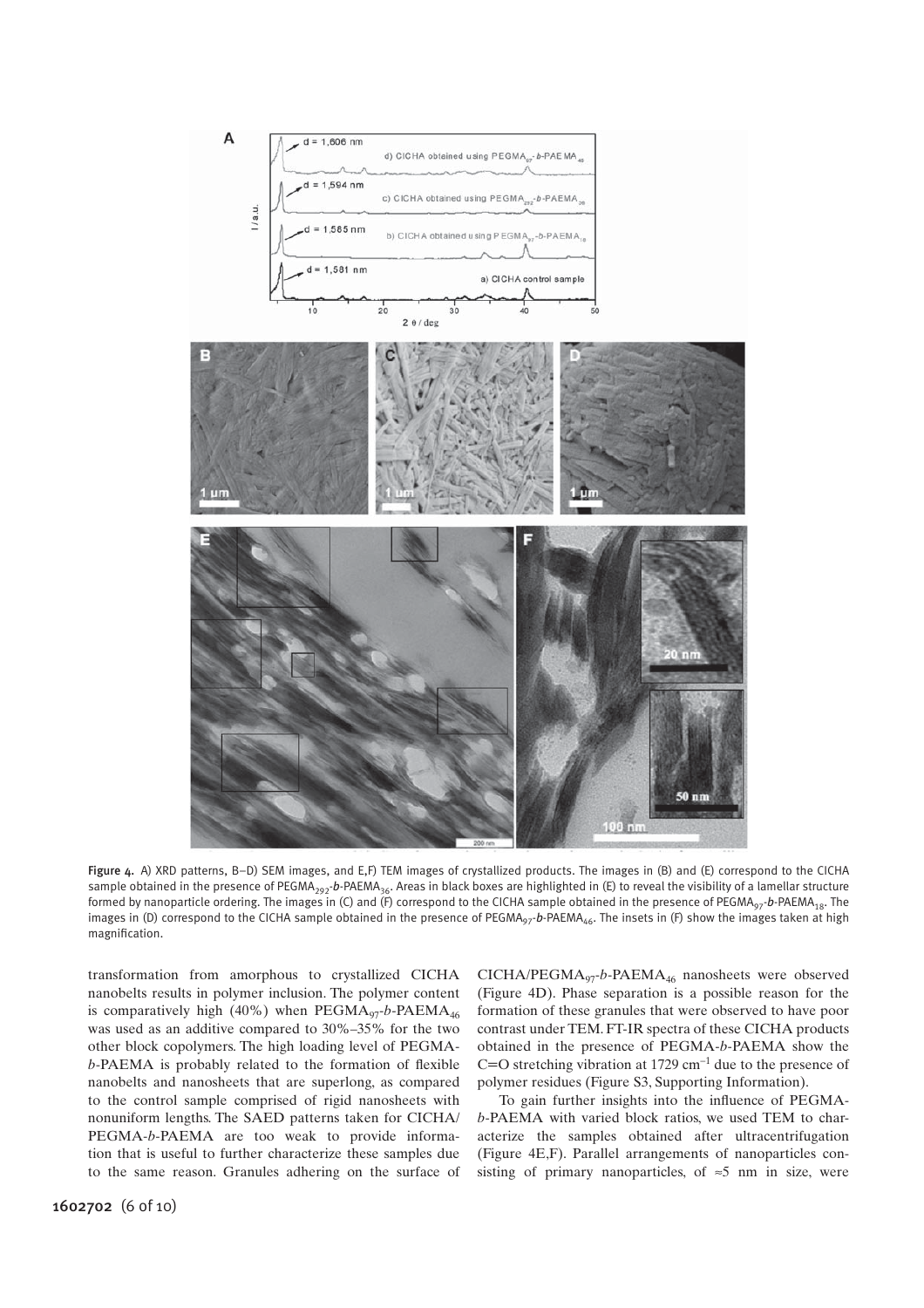observed when using PEGMA<sub>292</sub>-b-PAEMA<sub>36</sub>. Structure defects inducing peak broadening is the possible reason for the difference between grain size and crystallite size. The observation of individual nanoparticles and condensed nanosheets in the length of 100–200 nm in some areas supports the occurrence of non-classical crystallization, which is crystallization based on nanoparticle assembly.[38] Interestingly, the arrangement of the nanoparticles is parallel to the nanosheets, building up a highly ordered lamellar structure (Figures 1C and 4E). In comparison, nanobelts consisting of condensed lamellae were observed in the sample containing PEGMA<sub>97</sub>-*b*-PAEMA<sub>18</sub> (Figures 1B and  $4F$ ) and PEGMA<sub>97</sub>-b-PAEMA<sub>46</sub>. In fact, both of these two types of structures of crystallized CICHA are different from the control sample. Consequently, these results indicate that the presented strategy grants an easy control over crystallization of CICHA and the formation of two new different types of CICHA nanostructures.

### **2.6. Characterization of Magnetic Properties of CICHA/PEGMA-***b***-PAEMA Nanobelts**

The structural variation of these samples prompted us to investigate their magnetic behavior. **Figure 5**A depicts the temperature-dependent susceptibility of the investigated samples under an applied field of ±50 kOe. Upon cooling, the χ*T* value for the product obtained with the addition of PEGMA<sub>292</sub>-*b*-PAEMA<sub>36</sub> (plot a in Figure 5A) kept rising with a first peak

observed at 90 K, followed by an almost constant χ*T* value down to 50 K. Then a second ascension was obtained with a peak χ*T* value at 25 K.

As shown in Figure 5A, the χ*T* profile of the CICHA product obtained in the presence of  $PEGMA_{97}$ -b-PAEMA<sub>18</sub> decreases monotonically upon cooling. It exhibits a typical antiferromagnetic behavior over the whole temperature range (plot b in Figure 5A). The temperature dependence of  $\chi T$  for the CICHA product obtained using PEGMA<sub>97</sub> $b$ -PAEMA<sub>46</sub> (plot c in Figure 5A) is very similar to that of the control product (plot d in Figure 5A). A slow increase of χ*T* was observed for the product upon cooling with a broadened maximum at ≈175 K.

Figure 5B, and Figures S9 and S10 (Supporting Information) represent the magnetic performance of the samples obtained in magnetic fields of up to ±50 kOe at temperatures of 2 and 300 K. The most interesting results were noticed for the product obtained with the addition of  $PEGMA<sub>292</sub>$ - $b$ -PAEMA<sub>36</sub> (Figure 5B). Its magnetic



Figure 5. A) Temperature-dependence of χ*T* measured at 5 T: CICHA products were obtained in the presence of PEGMA*x*-*b*-PAEMA*y* with the *x*:*y* DP ratios of: a) 292:36, b) 97:18, and c) 97:46, and from the control experiment without using polymeric additives (d). B) The field dependence of magnetic susceptibility measured at 2 and 300 K for a CICHA product that was obtained in the presence of PEGMA*x*-*b*-PAEMA*y* with the *x*:*y* DP ratios of 292:36 (scale of 300 K curve is on the right). The inset shows the low field profile at 2 K.

susceptibility at both 2 and 300 K exhibited an S-shape dependence on the field with a visible hysteresis tendency at 2 K. The inset in Figure 5B shows a visible coercivity of 10 Oe at 2 K. The magnetization loops look characteristic for the combination of an S-shaped superparamagnetic contribution going into saturation and a linear contribution from the antiferromagnetic phase. What sets this sample apart from the other samples is the retention of the nanoparticle morphology. Superparamagnetism in antiferromagnetic nanoparticles has been reported for a variety of other systems[39–41] and is assumed to be caused by incomplete compensation of the surface spins, which constitute a major contribution at such small particle sizes.

This effect, albeit weaker, is also observed for the other CICHA products consisting of condensed bands, which were obtained using PEGMA<sub>97</sub>-b-PAEMA<sub>46</sub> (Figure S10A, Supporting Information), PEGMA<sub>97</sub>-b-PAEMA<sub>18</sub> (Figure S10B, Supporting Information), and in the absence of polymeric additives (Figure S10C, Supporting Information). Although these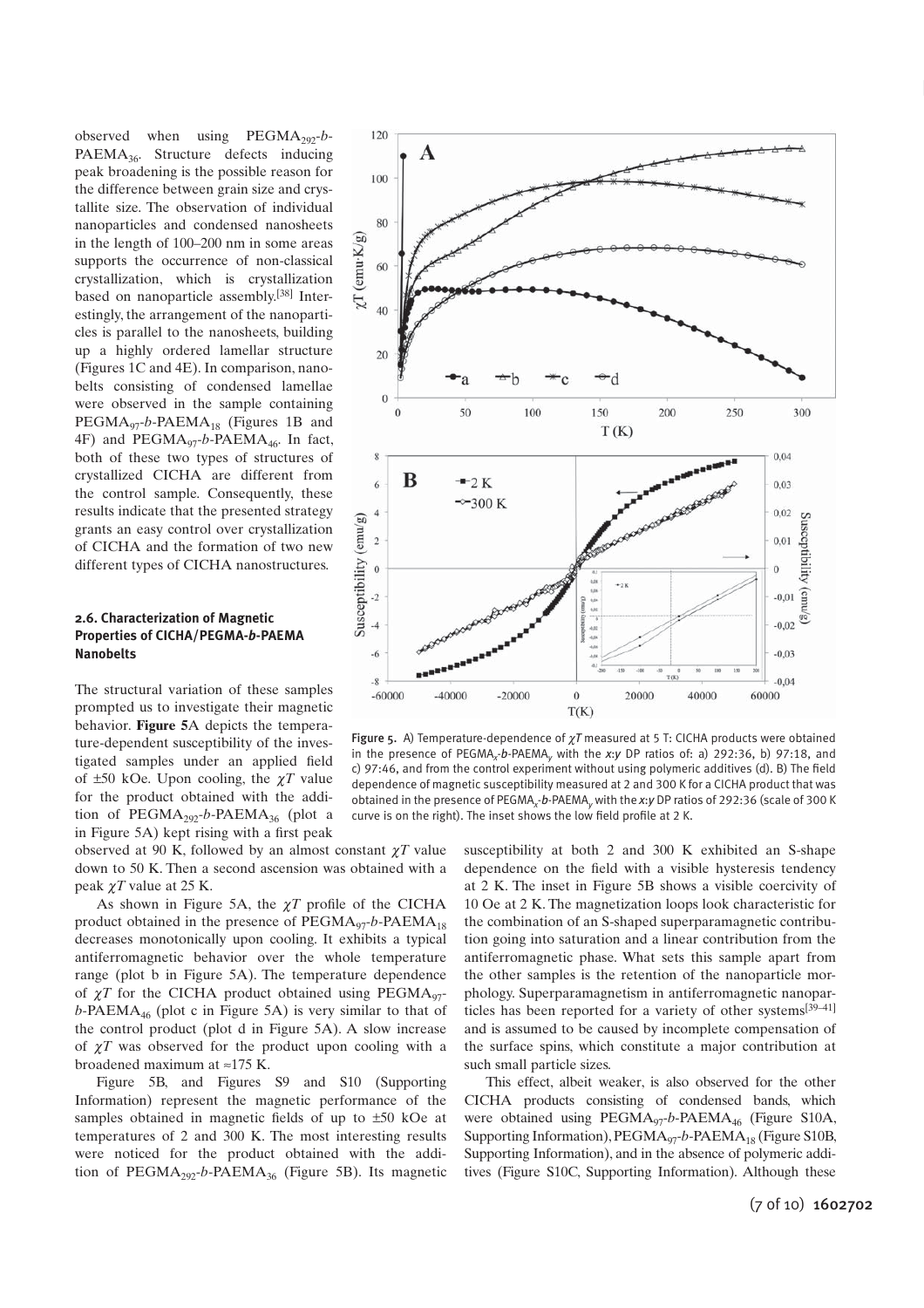samples no longer consist of individual nanoparticles, they still have two dimensions in the nm size range. While S shaped magnetization is also observed at 2 K, those magnetization loops show no visible hysteresis. Merely, a linear response was found for these products at 300 K.

The structures of CICHA in these composite products were significantly tuned by the crystallization strategy, which involves the combined $[42]$  effects of several pathways including polymer-controlled crystallization, crystallization in confinement, non-classical crystallization, and parallel arrangements of nanoparticles induced by ultracentrifugation. Antiferromagnetic materials can be improved to a large extent when subjected to extra stimuli, such as drying,  $[37,43]$ laser heating, $[44]$  and surface strain relief. $[45]$  In our case, we assume that ultracentrifugation plays a similar role in synergy with the stabilization of polymeric additives. When PEGMA<sub>97</sub>-*b*-PAEMA<sub>18</sub> was added, CICHA with highly condensed crystalline plates is formed after ultracentrifugation due to the fusion of nanoparticles with lower colloidal stability. However, lamellae consisting of parallel arrangements of nanoparticles are formed when PEGMA<sub>292</sub>-b-PAEMA<sub>36</sub> was added. The PEGMA shell imparts sufficient colloidal stability to PAEMA-complexed CICHA nanoparticles and forms a polymeric coating. After drying, this provides mechanical integrity to maintain the extended parallel arrangements of nanoparticles through interdigitation of PEGMA chains. The distance between particles localized in one individual layer is a few nanometers in the CICHA product obtained in the presence of  $PEGMA<sub>292</sub>$ - $b$ -PAEMA<sub>36</sub> (the inset in Figure 4E), as observed by TEM. The structural variation possibly blocks exchange pathways between layers in a 3D long range. On the one hand, the structural variation leads to weaker interlayer exchange coupling due to changes both in nearest-neighbor and next-nearest-neighbor interactions between Cu 3d moments localized in adjacent  $Cu-Cu$  layers with the separation between copper atoms in neighboring particles.[15] On the other hand, the influence of nanoparticle-based structures on the in-plane ferromagnetic exchange energy is not negligible, as suggested by other studies discussing the dependence of AF-F transition on particle size.<sup>[42,46,47]</sup> A dipolar interaction-like interplay possibly becomes predominant because the number of weakly coupled uncompensated spins on CICHA nanoparticle surfaces may increase due to the frustrated in-plane exchange pathways caused by the nanoparticle-based structures. As a consequence, antiferromagnetism is depressed and ferromagnetism is enhanced.

The structure-dependent magnetic control investigated in this study differs from the known crossover that can be tailored by the bond angle mechanism. Previous experimental and theoretical findings on copper (II) hydroxo-based layered compounds suggested that the increase of the  $Cu-O-Cu$  bridge angle favors an antiferromagnetic coupling exchange of neighboring copper atoms.[2,48–50] The incorporation of carbonate separated the individual layers with *d*-spacings increasing to larger values than observed for CHA itself. Compared to the influence of particle-based crystal structures, variations in interlayer distance of the CICHA products obtained in the presence of PEGMA-*b*-PAEMA (Figure 4A) are not the primary cause for the improvement in ferromagnetism. To investigate the influence of ultracentrifugation on the geometry of the  $Cu-O-Cu$  exchange pathways, we compared the interlayer distance of the product obtained in the presence of PEGMA<sub>97</sub>-*b*-PAEMA<sub>46</sub> before and after ultracentrifugation. Interestingly, a slight increase of the interplane distance in the *c*-direction was observed (Figure S7, Supporting Information), which indicates that the  $Cu-O-Cu$  angles decreased after crystallization. The result is consistent with the previous studies on  $(Fe_{0.975}Ni_{0.025})_{50}Rh_{50}$  and MnBi, suggesting that AF-F transition occurs across the transformation from amorphous phase to crystallization.[51]

## **3. Conclusion**

We have established a method for controlling the crystallization of CICHA toward the formation of CICHA/polymer composite materials with tunable magnetic properties. The method consists of three key steps establishing access to rational control over CICHA nanostructures. The first step is the formation and the incorporation of copper ions into ABC micelles. The second step involves the assembly of amorphous nanoparticles, which are confined, stabilized, and organized by ABCs, to form nanobelts, while the third step involves ultracentrifugation-induced crystallization. Depending on the lengths of the two block segments and the block length ratio of PEGMA-*b*-PAEMA additives, we can purposefully control CICHA nanostructures and magnetic properties of the resulting composite products. The results suggest that crystallization may provide a novel pathway to manipulate the physical properties of inorganic/polymer composites.

## **4. Experimental Section**

*Sample Preparation*: Cu(CH<sub>3</sub>COO)<sub>2</sub>•H<sub>2</sub>O and (NH<sub>4</sub>)<sub>2</sub>CO<sub>3</sub> were obtained from Aldrich. PEGMA-*b*-PAEMA polymers were synthesized by reversible addition-fragmentation chain transfer (RAFT) controlled radical polymerization.[24] Their molecular characterization was carried out by  $1H$  NMR spectroscopy and size exclusion chromatography (SEC). The results are shown in Table S1 (Supporting Information).

CICHA were prepared by employing the gas diffusion method at room temperature. The use of this method allows for a slow progression of the precipitation reaction. In a typical run, an aqueous solution containing 1 g L<sup>-1</sup> of PEGMA-*b*-PAEMA and 40 × 10<sup>-3</sup> M of  $Cu(CH_3COO)$ , was prepared using double-distilled (DI) water that had been purged with nitrogen overnight. First, a 25 mL glass vial was placed that was loaded with ammonium carbonate powder and covered with parafilm at the bottom of a desiccator. Then 20 mL of the prepared solution was injected into a 50 mL beaker, covered the vial with parafilm, and placed the beaker into the same desiccator. Before closing the desiccator, three needle holes were punched in each parafilm. Blue-gray colored precipitates were gradually deposited from the colloidal solution of PEGMA-b-PAEMA and  $Cu(CH_3COO)$ <sub>2</sub> with the diffusion of CO<sub>2</sub> and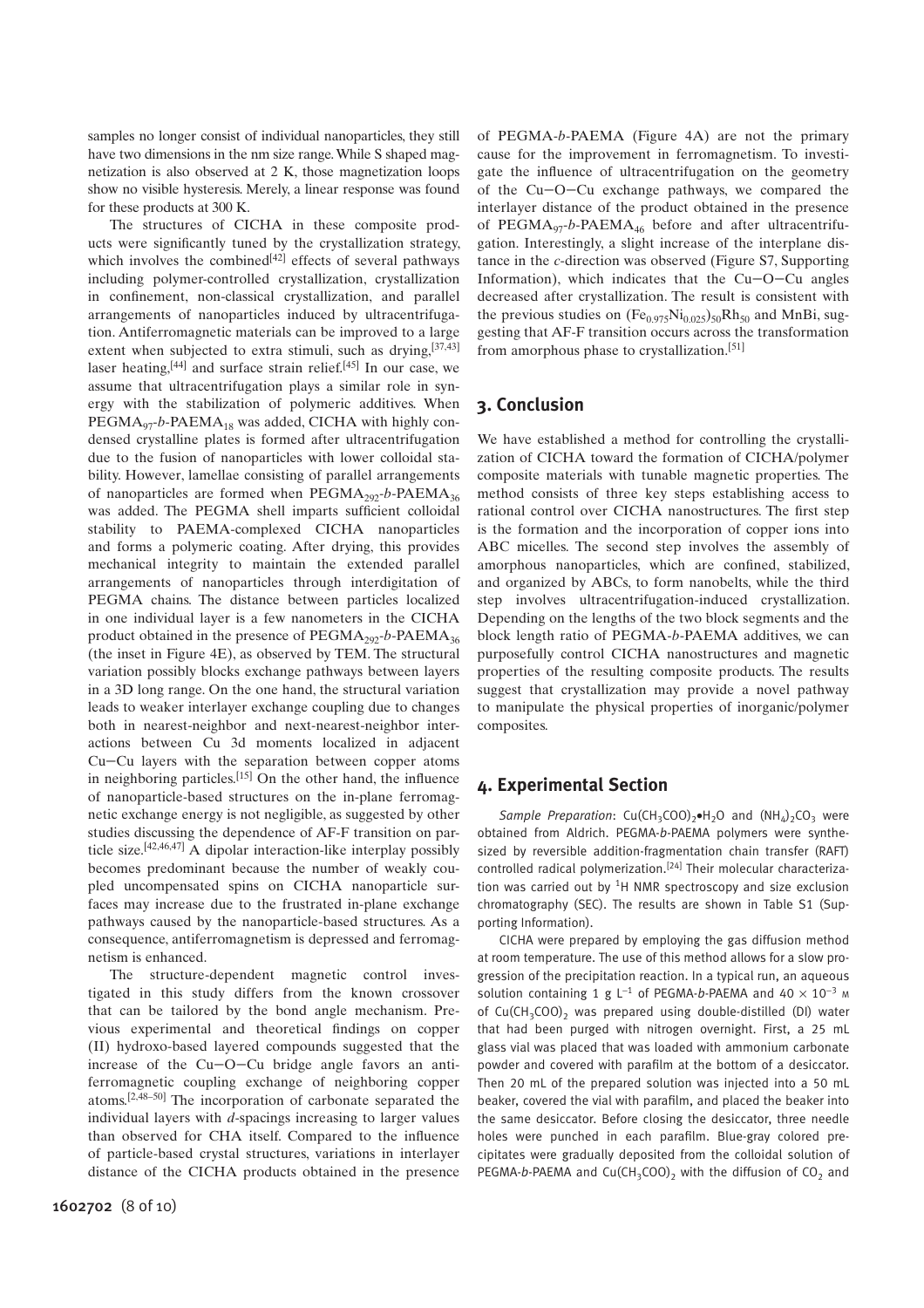$NH<sub>3</sub>$ . After 3 days, the precipitate was collected and isolated by ultracentrifugation. Ultracentrifugation separation was run at 20 °C under 35 000 rpm for three times, each time for 30 min. Each time before ultracentrifugation, the sample was dispersed via ultrasonication. For the first cycle, DI  $H<sub>2</sub>O$  was used as solvent. For the next two cycles, ethanol instead of DI  $H_2O$  was used as solvent. Finally, samples were dried under a vacuum at ambient temperature. The final products were obtained as green-gray powders.

*Characterization*: <sup>1</sup>H NMR spectra were recorded in CDCl<sub>3</sub> with tetramethylsilane (TMS) used as an internal standard on an Avance Bruker 300 MHz spectrometer.

The average molecular weights (MWs) and polydispersity indices (PDI) of the block copolymers were determined by SEC using equipment supplied by Polymer Standards Service (PSS). All measurements were carried out at room temperature. The mobile phase was THF, delivered at a flow rate of 1 mL min<sup>-1</sup>. The refractive index was measured with a Waters 2414 refractive index detector. The instrumentation was calibrated using poly(methyl methacrylate) (PMMA) standards supplied by PSS.

DLS measurements performed at a 90° scattering angle were carried out using a 90Plus Brookhaven DLS spectrometer equipped with a 30 mW laser operating at 633 nm. Solution concentrations were maintained at 4 g L<sup>-1</sup>. Prior to DLS measurements, all polymer solutions were filtered through cellulose acetate microfilters (pore size: 0.45 μm).

SEM measurements were performed on a LEO 1550 – GEMINI microscope. Powder XRD patterns were recorded on a PDS 120 diffractometer (Nonius GmbH, Solingen) with CuK $\alpha$  radiation  $(\lambda = 1.542 \text{ Å})$ . Thermogravimetric analysis was carried out under a stream of nitrogen, at a heating rate of 10 °C min<sup>−</sup>1 using a Netzsch TGA-209. TEM and SAED were obtained on a JEOL-2010 microscope operated at 200 kV. The samples were embedded in epoxy resin and ultramicrotomed for the TEM measurements. The AFM analysis was performed on a Digital Instruments nanoscope IIIa Multimode AFM. Solution samples of PEGMA-*b*-PAEMA were prepared for AFM measurements by dissolving the polymer substances in aqueous solutions, dispersing the solution sample on pre-cleaned silicon wafer by spin-coating at 3500 rpm for 1 min, and setting it aside to dry. After the sample was dried, AFM imaging was conducted. The magnetic susceptibility measurements were carried out using a Quantum Design MPMS XL-7 SQUID magnetometer operating in the temperature range of 2–300 K and in a field up to 5 T.

# *Supporting Information*

*Supporting Information is available from the Wiley Online Library or from the author.*

## *Acknowledgements*

*The authors gratefully acknowledge Anne Heilig for her help in AFM measurements, Xiaolan Yu (Sun Yat-Sen University, China) for his help in magnetization measurements, and Dr. Petri Papaphilippou (University of Cyprus) for the synthesis of the PEGMA-b-PAEMA* 

*additives. Prof. Pierre Rabu (IPCMS, France) is acknowledged for providing the CIF file of CHA. This work was financially supported by the Max-Planck-Society. The manuscript was written through contributions of all authors. All authors have given approval to the final version of the manuscript. The authors declare no competing financial interests.*

- [1] P. Rabu, M. Drillon, K. Awaga, W. Fujita, T. Sekine, (Eds: J. S. Miller, M. Drillon, *Magnetism: Molecules to Materials IV.*), Wiley-VCH, Weinheim, Germany **2002**, pp. 357–395.
- [2] K. Suzuki, J. Haines, P. Rabu, K. Inoue, M. Drillon, *J. Phys. Chem. C* **2008**, *112*, 19147.
- [3] A. Jiménez-López, E. Rodriguez-Castellón, P. Olivera-Pastor, P. Maireles-Torres, A. A. G. Tomlinson, D. J. Jones, J. Rozière, *J. Mater. Chem.* **1993**, *3*, 303.
- [4] N. Masciocchi, E. Corradi, A. Sironi, G. Moretti, G. Minelli, P. Porta, *J. Solid State Chem.* **1997**, *131*, 252.
- [5] F. Yang, C. Massobrio, M. Boero, *J. Phys. Chem. C* **2014**, *118*, 18700.
- [6] F. Yang, M. Boero, C. Massobrio, *J. Phys. Chem. C* **2010**, *114*, 20213.
- [7] G. Rogez, C. Massobrio, P. Rabu, M. Drillon, *Chem. Soc. Rev.* **2011**, *40*, 1031.
- [8] S. Yamanaka, T. Sako, M. Hattori, *Chem. Lett.* **1989**, *10*, 1869.
- [9] S. H. Park, C. H. Lee, C. E. Lee, H. C. Ri, S. Y. Shim, *Mater. Res.*
- *Bull.* **2002**, *37*, 1773. [10] V. Laget, C. Hornick, P. Rabu, M. Drillon, *J. Mater. Chem.* **1999**, *9*, 169.
- [11] W. Fujita, K. Awaga, *Inorg. Chem.* **1996**, *35*, 1915.
- [12] W. Fujita, K. Awaga, T. Yokoyama, *Appl. Clay Sci.* **1999**, *15*, 281.
- [13] W. Fujita, K. Awaga, T. Yokoyama, *Inorg. Chem.* **1997**, *36*, 196.
- [14] G. W. Pratt, *Phys. Rev.* **1957**, *108*, 1233.
- [15] J. Brabers, K. H. J. Buschow, F. R. de Boer, *Phys. Rev. B* **1999**, *59*, 9314.
- [16] R. Q. Song, H. Colfen, *CrystEngComm* **2011**, *13*, 1249.
- [17] O. Klimm, C. Gobel, S. Rosenfeldt, F. Puchtler, N. Miyajima, K. Marquardt, M. Drechsler, J. Breu, S. Forster, B. Weber, *Nanoscale* **2016**, *8*, 19058.
- [18] S. Acharya, S. Sutradhar, J. Mandal, K. Mukhopadhyay, A. K. Deb, P. K. Chakrabarti, *J. Magn. Magn. Mater.* **2012**, *324*, 4209.
- [19] C. Mix, G. Jakob, *J. Appl. Phys.* **2013**, *113*, 17D907.
- [20] C. Abad-Zapatero, *Nature* **1992**, *356*, 392.
- [21] J. E. Pitts, *Nature* **1992**, *355*, 117.
- [22] C. Lausser, H. Colfen, M. Antonietti, *ACS Nano* **2011**, *5*, 107.
- [23] M. Chen, H. Colfen, S. Polarz, *Z. Naturforsch., B: J. Chem. Sci.* **2013**, *68*, 103.
- [24] P. Papaphilippou, L. Loizou, N. C. Popa, A. Han, L. Vekas, A. Odysseos, T. Krasia-Christoforou, *Biomacromolecules* **2009**, *10*, 2662.
- [25] T. Krasia, H. Schlaad, in *Metal-Containing and Metallosupramolecular Polymers and Materials* (Eds: U. S. Schubert, G. R. Newkome, I. Manners), American Chemical Society, Washington DC, USA **2006**, pp. 157–167.
- [26] C. J. Stephens, S. F. Ladden, F. C. Meldrum, H. K. Christenson, *Adv. Funct. Mater.* **2010**, *20*, 2108.
- [27] R. Erhardt, A. Boker, H. Zettl, H. Kaya, W. Pyckhout-Hintzen, G. Krausch, V. Abetz, A. H. E. Mueller, *Macromolecules* **2001**, *34*, 1069.
- [28] S. C. Warren, F. J. Disalvo, U. Wiesner, *Nat. Mater.* **2007**, *6*, 248.
- [29] D. Jones, *Nature* **1992**, *358*, 546.
- [30] R. W. G. Wyckoff, R. B. Corey, *Science* **1936**, *84*, 513.
- [31] D. P. Kozlenko, A. V. Rutkauskas, N. T. Dang, N. O. Golosova, S. E. Kichanov, L. S. Dubrovinsky, H. P. Liermann, W. Morgenroth, B. N. Savenko, *JETP Lett.* **2014**, *100*, 380.